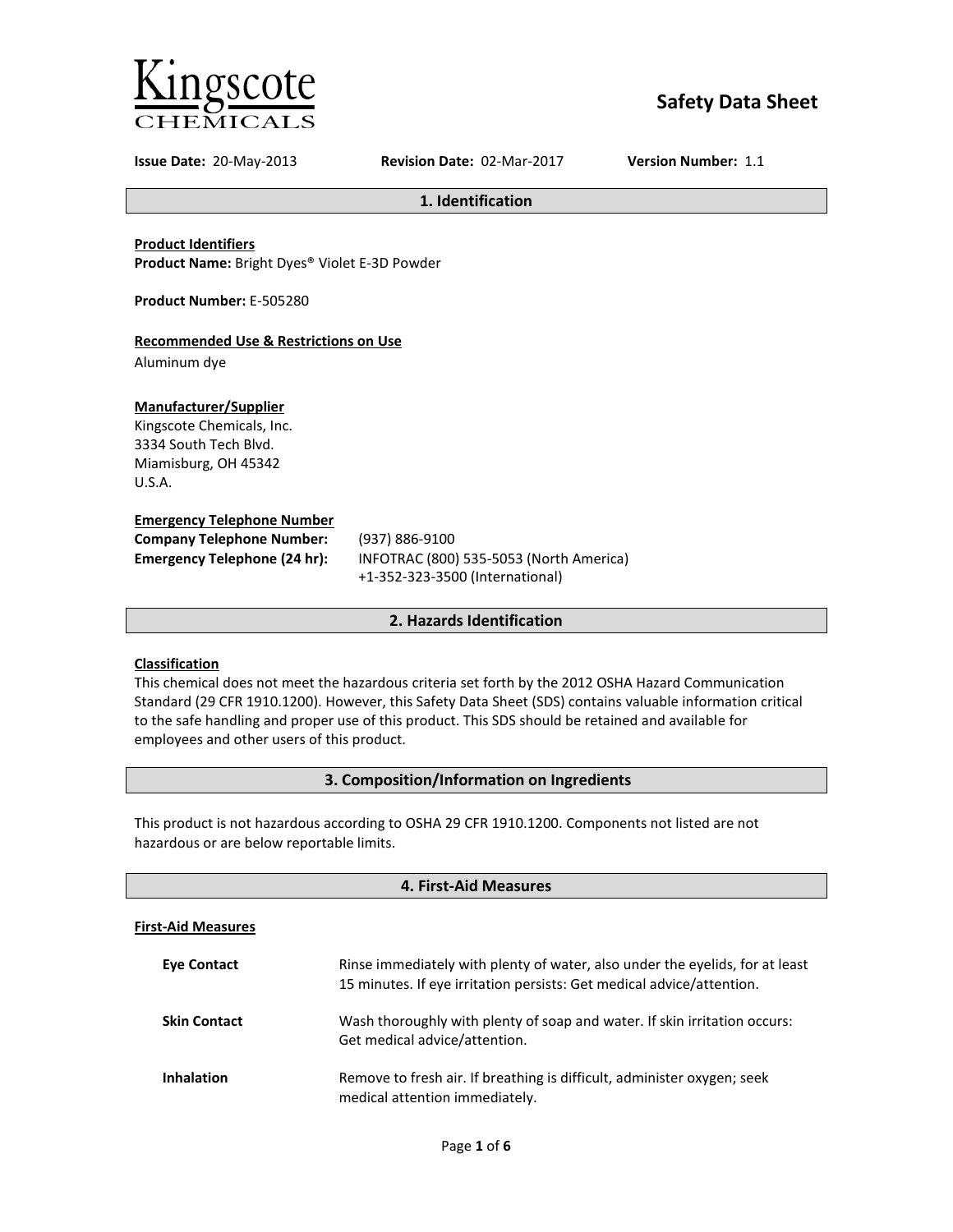**Ingestion** Rinse mouth. DO NOT induce vomiting. Drink plenty of water. Never give anything by mouth to an unconscious person. Get medical attention if large quantities were ingested or if nausea occurs.

### **Most Important Symptoms and Effects**

**Symptoms** Will cause staining of the skin on contact. May cause eye irritation. Inhalation of dust may cause respiratory irritation. Ingestion may cause urine to be a violet color until the dye has been washed through the system.

#### **Indication of Any Immediate Medical Attention and Special Treatment Needed**

**Notes to Physician** Treat symptomatically.

### **5. Fire-Fighting Measures**

### **Suitable Extinguishing Media**

Water spray (fog). Carbon dioxide (CO2). Dry chemical.

### **Unsuitable Extinguishing Media**

Not determined

## **Specific Hazards Arising from the Chemical**

Remote possibility of dust explosion. Burning may produce oxides of carbon and nitrogen (NOx).

### **Protective Equipment and Precautions for Firefighters**

Wear self-contained breathing apparatus pressure-demand, MSHA/NIOSH (approved or equivalent) and full protective gear.

## **6. Accidental Release Measures**

### **Personal Precautions, Protective Equipment and Emergency Procedures**

| <b>Personal Precautions</b>                                 | Use personal protective equipment as recommended in Section 8.                                                    |  |
|-------------------------------------------------------------|-------------------------------------------------------------------------------------------------------------------|--|
| <b>Environmental Precautions</b>                            | Prevent from entering into soil, ditches, sewers, waterways and/or<br>groundwater. See Section 12 and Section 13. |  |
| <b>Methods and Material for Containment and Cleaning Up</b> |                                                                                                                   |  |

| <b>Methods for Containment</b> | Prevent further leakage or spillage if safe to do so.                                 |
|--------------------------------|---------------------------------------------------------------------------------------|
| <b>Methods for Cleaning Up</b> | Sweep up and collect into suitable containers for disposal. Flush area<br>with water. |

### **7. Handling and Storage**

### **Precautions for Safe Handling**

| <b>Advice on Safe Handling</b> | Handle in accordance with good industrial hygiene and safety practices. |  |
|--------------------------------|-------------------------------------------------------------------------|--|
|                                | Use personal protection recommended in Section 8. Avoid contact with    |  |
|                                | skin, eyes, or clothing. Avoid breathing dusts. Contaminated clothing   |  |
|                                | should not be allowed out of the workplace.                             |  |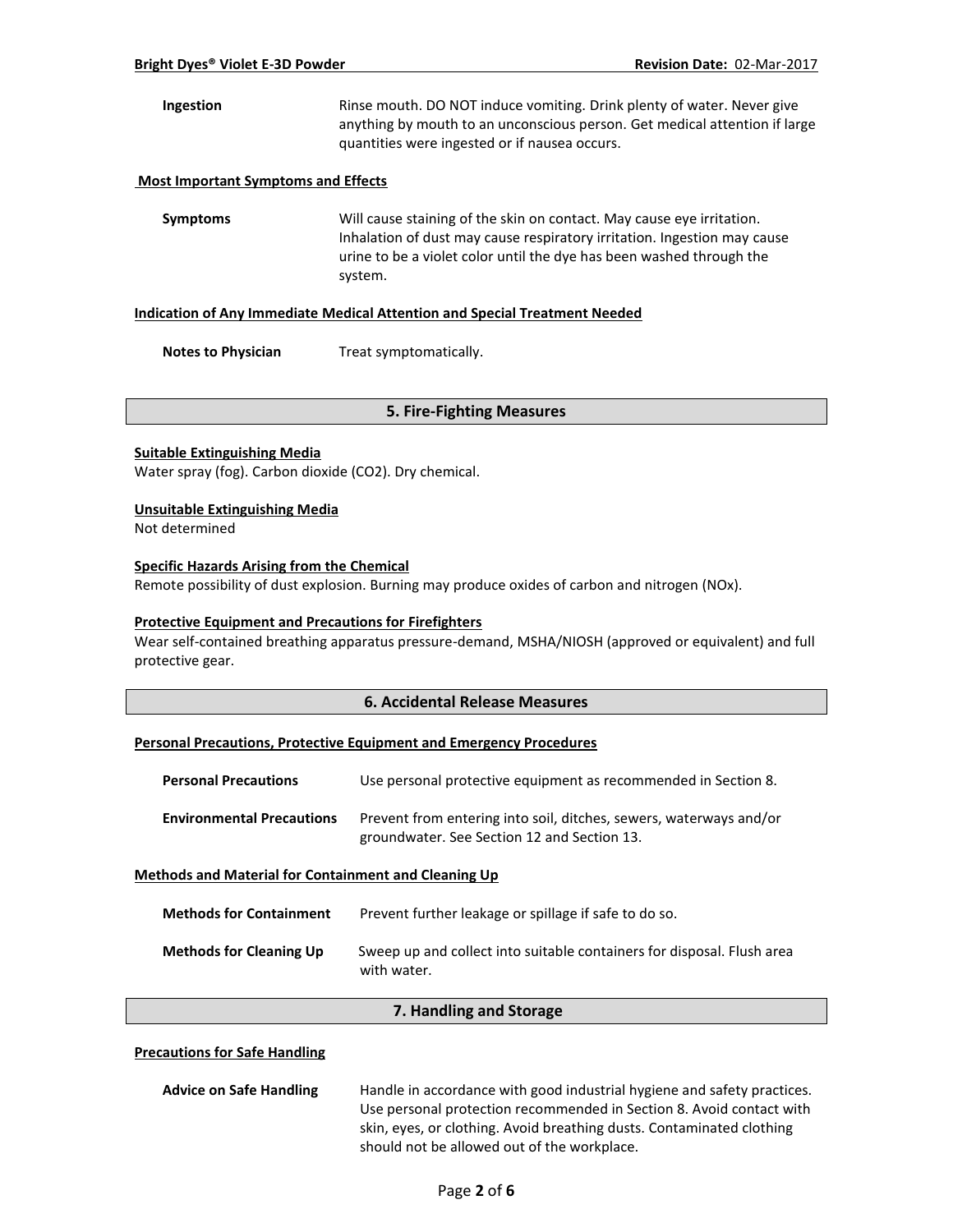## **Conditions for Safe Storage, Including Incompatibilities**

| <b>Storage Conditions</b>     | Keep container tightly closed and store in a cool, dry, and well-<br>ventilated area. Store away from heat, sparks, open flame or any other<br>ignition source. |
|-------------------------------|-----------------------------------------------------------------------------------------------------------------------------------------------------------------|
| <b>Incompatible Materials</b> | None known based on information supplied.                                                                                                                       |

## **8. Exposure Controls / Personal Protection**

#### **Exposure Guidelines**

This product, as supplied, does not contain any hazardous materials with occupational exposure limits established by the region specific regulatory bodies.

#### **Engineering Controls**

Ensure adequate ventilation, especially in confined areas. Eyewash stations. Showers.

## **Individual Protection Measures, Such as Personal Protective Equipment:**

| <b>Eve/Face Protection</b>        | Avoid contact with eyes.                                                |
|-----------------------------------|-------------------------------------------------------------------------|
| <b>Skin &amp; Body Protection</b> | Rubber gloves. Suitable protective clothing.                            |
| <b>Respiratory Protection</b>     | Use NIOSH-approved dust mask if dusty conditions exist.                 |
| <b>Hygiene Measures</b>           | Handle in accordance with good industrial hygiene and safety practices. |

## **9. Physical and Chemical Properties**

## **Information on Basic Physical and Chemical Properties**

| <b>Physical State</b>            | Solid                     | Odor                  | None apparent  |  |
|----------------------------------|---------------------------|-----------------------|----------------|--|
| Appearance                       | Red-orange powder         | <b>Odor Threshold</b> | Not determined |  |
| Color                            | Red-orange                |                       |                |  |
| <b>Property</b>                  | <b>Values</b>             |                       |                |  |
| рH                               | $3.5 - 4.0$ (1% solution) |                       |                |  |
| <b>Melting/Freezing Point</b>    | Not applicable            |                       |                |  |
| <b>Boiling Point/Range</b>       | Not applicable            |                       |                |  |
| <b>Flash Point</b>               | Not applicable            |                       |                |  |
| <b>Evaporation Rate</b>          | Not applicable            |                       |                |  |
| Flammability (solid, gas)        | Non-flammable             |                       |                |  |
| <b>Upper Flammability Limits</b> | Not applicable            |                       |                |  |
| <b>Lower Flammability Limits</b> | Not applicable            |                       |                |  |
| <b>Vapor Pressure</b>            | Not applicable            |                       |                |  |
| <b>Vapor Density</b>             | Not applicable            |                       |                |  |
| <b>Relative Density</b>          | Not applicable            |                       |                |  |
| <b>Specific Gravity</b>          | Not applicable            |                       |                |  |
| Solubility                       | Soluble in water          |                       |                |  |
| <b>Partition Coefficient</b>     | Not determined            |                       |                |  |
| <b>Auto-ignition Temperature</b> | Not determined            |                       |                |  |
| <b>Decomposition Temperature</b> | Not determined            |                       |                |  |
| <b>Viscosity</b>                 | Not determined            |                       |                |  |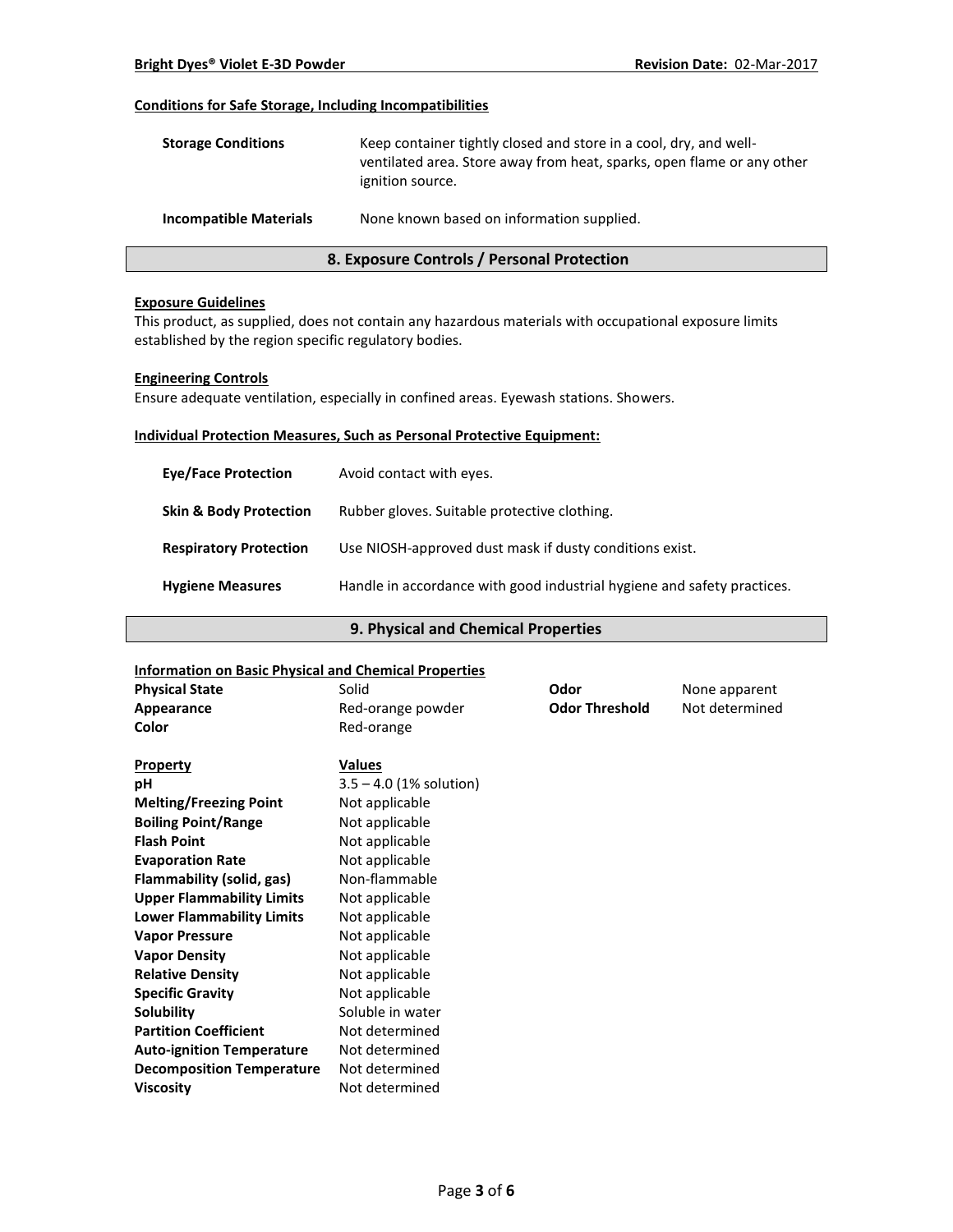## **10. Stability and Reactivity**

## **Reactivity**

Not reactive under normal conditions.

## **Chemical Stability**

Stable under recommended storage conditions.

#### **Possibility of Hazardous Reactions**

None under normal processing.

#### **Conditions to Avoid**

Keep out of reach of children.

#### **Incompatible Materials**

None known based on information supplied.

#### **Hazardous Decomposition Products**

Oxides of carbon and nitrogen (NOx).

## **11: Toxicological Information**

#### **Information on Likely Routes of Exposure**

| <b>Inhalation</b>   | Avoid inhalation of dust.            |
|---------------------|--------------------------------------|
| Ingestion           | Do not ingest.                       |
| <b>Skin Contact</b> | May cause an allergic skin reaction. |
| <b>Eve Contact</b>  | Avoid contact with eyes.             |

## **Delayed, Immediate, and Chronic Effects from Short- and Long-Term Exposure**

May cause an allergic skin reaction.

## **Numerical Measures of Toxicity**

Not determined

## **Symptoms Associated with Exposure**

See Section 4 of this SDS for symptoms.

## **Carcinogenicity**

| <b>NTP</b>  | None |
|-------------|------|
| <b>IARC</b> | None |
| <b>OSHA</b> | None |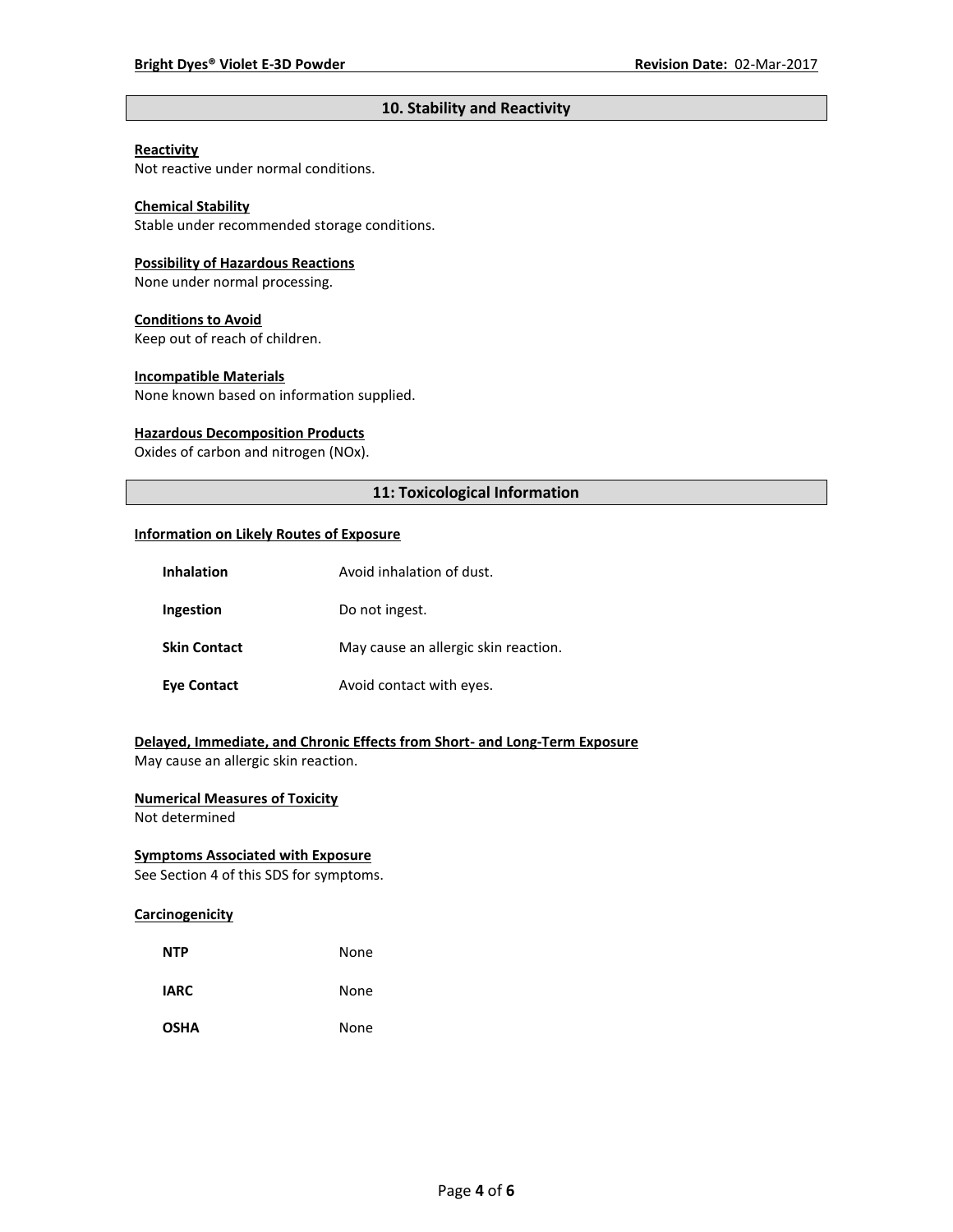#### **12. Ecological Information**

### **Ecotoxicity**

This product is not classified as environmentally hazardous. However, this does not exclude the possibility that large or frequent spills can have a harmful or damaging effect on the environment.

#### **Component Information**

Not available

# **Persistence/Degradability**

Not determined

#### **Bioaccumulation**

Not determined

#### **Mobility**

Not determined

#### **Other Adverse Effects**

Not determined

### **13. Disposal Considerations**

#### **Waste Disposal Methods**

Dispose of in accordance with federal, state, and local regulations.

#### **Contaminated Packaging**

Do not re-use empty containers.Dispose of containers in accordance with federal, state, and local regulations.

## **14. Transport Information**

#### **Note**

See current shipping paper for most up-to-date shipping information, including exemptions and special circumstances.

| <b>DOT</b>  | Not regulated |
|-------------|---------------|
| IATA        | Not regulated |
| <b>OMDG</b> | Not regulated |

### **15: Regulatory Information**

### **International Inventories**

Not determined

#### **U.S. Federal Regulations**

**CERCLA** This material, as supplied, does not contain any substances regulated as hazardous substances under the Comprehensive Environmental Response Compensation and Liability Act (CERCLA) (40 CFR 302) or the Superfund Amendments and Reauthorization Act (SARA) (40 CFR 355).